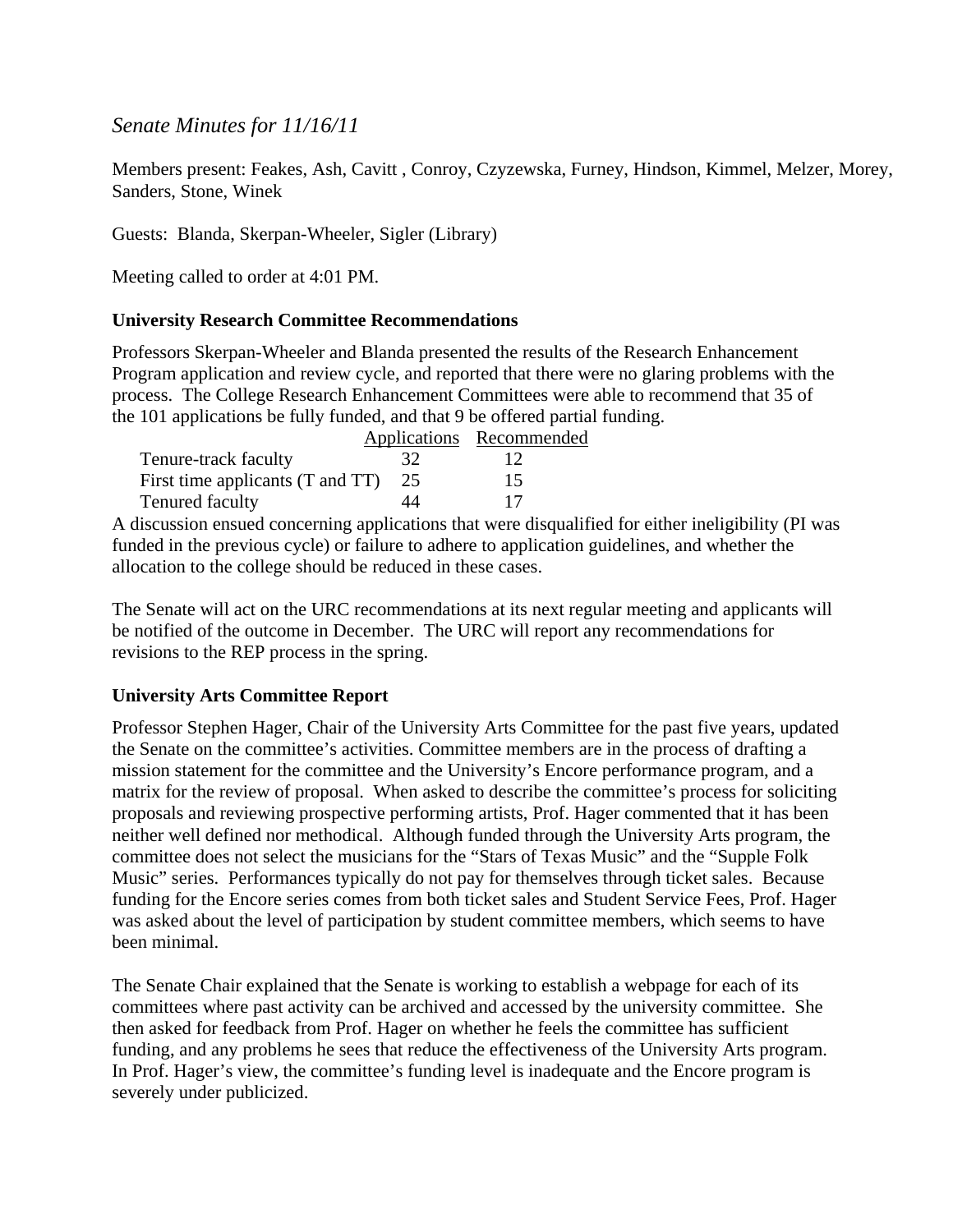As with the University Lectures funding, which is housed in the College of Liberal Arts, the University Arts funding must be handled by an academic unit. The University Arts account resides in the College of Fine Arts and Communication.

# **Selection of Chair of the Summative Review Committee for Dr. Chahin**

The Senate discussed the summative review of Deans process and the appointment of a Senator to chair the Summative Review Committee for Dean Chahin. The committee will be given a charge by the Provost to interview, summarize and conglomerate evaluative information, listing strengths and challenges, and successes based on the college plan.

#### **Committee Representation**

The Senate discussed appointment of faculty to fill vacancies on the following committees.

- Presidential Award for Excellence in Scholarly/Creative Activities
- Presidential Award for Excellence in Service
- Presidential Award for Excellence in Teaching
- Academic Computing Committee

The Senate Chair will contact faculty recommended to serve on these committees.

Senator James Kimmel will represent the faculty on the Development Leave Supplemental Grant Committee.

### **Review of Faculty Development Leave Process**

The Senate returned to a discussion of the newly revised Development Leave application process and Senators suggested additional revisions to the evaluation matrix that could provide more standardized scoring. Senator Ash will work on possible revisions to the matrix and will present her recommendations early next semester.

A Senator asked if contacting faculty after applications have been submitted to request clarification should be permitted. There was consensus that posting the applications on TRACS worked well. The Senate Chair will pursue the possibility of a wholly electronic submission process; the challenges being routing applications to the chairs and deans for comments, and the requirement for applicant, chair and dean signatures. There were several format revisions suggested that would facilitate review of materials and would streamline the application form.

## **New Business**

- 1. Senator Cavitt, who serves on the Handbook Committee, introduced concerns that have been brought up by committee members, some of which stem from the recommendation of the AAUP that university handbooks should state the philosophical underpinnings of the policies by which faculties operate. The Senate Chair will invite the Handbook Committee Chair to give the Senate an interim report at the 11/30 senate meeting.
- 2. The Chair distributed a print out of a screen shot showing the menu of choices students are given to identify their reasons for dropping classes. The first reason listed is,